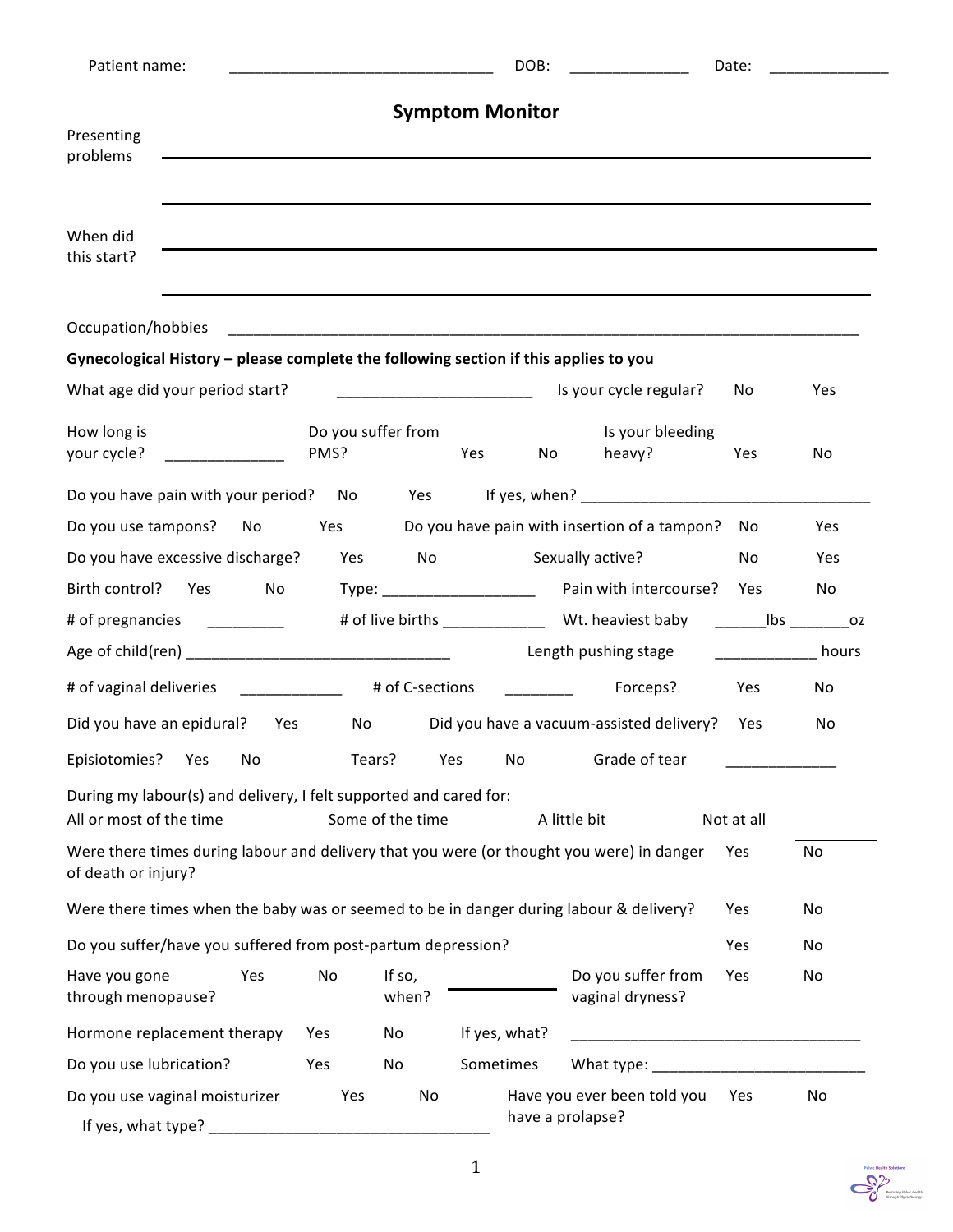| Patient name:                                                                                            |            |            |                       |    |   | DOB:      |                                                              |   |                       |   | Date: |     |     |           |
|----------------------------------------------------------------------------------------------------------|------------|------------|-----------------------|----|---|-----------|--------------------------------------------------------------|---|-----------------------|---|-------|-----|-----|-----------|
| Do you physically feel something coming out Yes<br>of your vagina (with your hand)                       |            |            |                       | No |   |           | Do you have feelings of<br>heaviness/pressure in your vagina |   |                       |   |       |     | Yes | No        |
| Prostate/Penile Health - please complete the following section if this applies to you<br>Last PSA score: | When?      |            |                       |    |   |           | Last digital rectal exam?                                    |   |                       |   |       |     |     |           |
| Does your prostate get<br>painful/irritated?                                                             | $\Box$ Yes | ப          | No                    |    |   |           | Has your prostate fluid been<br>expressed and tested?        |   |                       |   | ப     | Yes | □   | No        |
| Do you have painful<br>erections?                                                                        | $\Box$ Yes | ப          | No                    |    |   | erection? | Can you achieve a satisfactory                               |   |                       |   | ப     | No  | ப   | Yes       |
| Do you have premature ejaculation?                                                                       |            |            | $\Box$ Yes            |    | ш | No        |                                                              |   |                       |   |       |     |     |           |
| Do you have pain during intercourse?                                                                     |            |            | $\Box$ Yes            |    | ш | No        | When?                                                        |   |                       |   |       |     |     |           |
| Have you had any of the following medical procedures? If so, please provide the approximate date:        |            |            |                       |    |   |           |                                                              |   |                       |   |       |     |     |           |
| Appendectomy                                                                                             |            |            | <b>Bartholin Cyst</b> |    |   |           |                                                              |   | Bowel                 |   |       |     |     |           |
|                                                                                                          |            |            |                       |    |   |           |                                                              |   | resection             |   |       |     |     |           |
| Laparoscopy                                                                                              |            | Cystoscopy |                       |    |   |           |                                                              |   | Colonoscopy           |   |       |     |     |           |
|                                                                                                          |            |            |                       |    |   |           |                                                              |   |                       |   |       |     |     |           |
| TVT-TVT(O)                                                                                               |            | removal    | Gallbladder           |    |   |           |                                                              |   | Hemorrhoid<br>surgery |   |       |     |     |           |
|                                                                                                          |            |            |                       |    |   |           |                                                              |   |                       |   |       |     |     |           |
| Mesh<br>procedure                                                                                        |            | repair     | Prolapse/Vaginal      |    |   |           |                                                              |   | Hysterectomy          |   |       |     |     |           |
| Colostomy                                                                                                |            | Vasectomy  |                       |    |   |           |                                                              |   | Prostatectomy         |   |       |     |     |           |
| Hernia repair                                                                                            |            |            | Urodyanmics           |    |   |           |                                                              |   | Other                 |   |       |     |     |           |
| Bladder Symptoms - please complete the following section if this applies to you                          |            |            |                       |    |   |           |                                                              |   |                       |   |       |     |     |           |
| Did you have problems with your bladder during childhood?                                                |            |            |                       |    |   |           |                                                              |   | $\square$ Yes         | □ | No    | ப   |     | Sometimes |
| Do you have leakage associated with sneezing, coughing, running and/or                                   |            |            |                       |    |   |           |                                                              |   | $\Box$ Yes            | □ | No    | ш   |     | Sometimes |
|                                                                                                          |            |            |                       |    |   |           |                                                              |   |                       |   |       |     |     |           |
| Do you have leakage during intercourse?                                                                  |            |            |                       |    |   |           |                                                              | 0 | Yes                   | □ | No    | ப   |     | Sometimes |
| Do you feel really strong sensations prior to voiding but don't leak?                                    |            |            |                       |    |   |           |                                                              | ц | Yes                   | □ | No    | ⊔   |     | Sometimes |
| Does your leakage occur after having a strong urge that feels                                            |            |            |                       |    |   |           |                                                              |   | $\square$ Yes         | □ | No    | □   |     | Sometimes |
| uncontrollable?                                                                                          |            |            |                       |    |   |           |                                                              |   |                       |   |       |     |     |           |
| Do you have pain when your bladder fills?                                                                |            |            |                       |    |   |           |                                                              | 0 | Yes                   | □ | No    | ப   |     | Sometimes |
| Does your pain improve when you void/urinate?                                                            |            |            |                       |    |   |           |                                                              | □ | Yes                   | □ | No    | ш   |     | Sometimes |
| Do you have pain when you void/urinate?                                                                  |            |            |                       |    |   |           |                                                              | □ | Yes                   | □ | No    | ப   |     | Sometimes |
|                                                                                                          |            |            |                       |    |   |           |                                                              |   |                       |   |       |     |     |           |

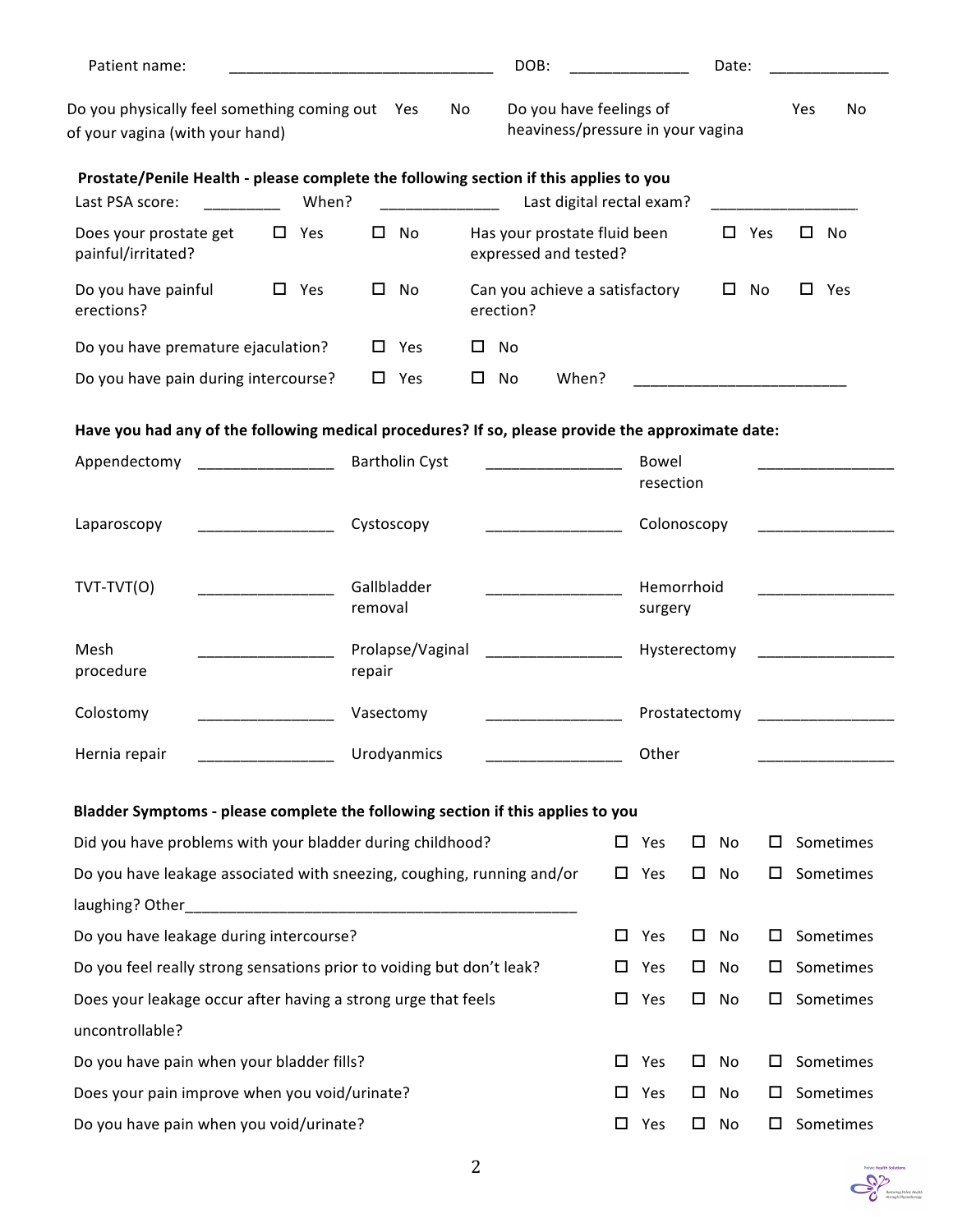| DOB:<br>Patient name:                                                                                                                                                                                        |        |        |               |        | Date: |   |                     |
|--------------------------------------------------------------------------------------------------------------------------------------------------------------------------------------------------------------|--------|--------|---------------|--------|-------|---|---------------------|
| Do you have to strain in order to empty your bladder?                                                                                                                                                        |        | □      | Yes           | □      | No    | □ | Sometimes           |
| Do you have difficulty starting your urine steam?                                                                                                                                                            |        | □      | Yes           | $\Box$ | No    | ப | Sometimes           |
| Do you have dribbling after you get up from the toilet?                                                                                                                                                      |        | □      | Yes           | □      | No    | ш | Sometimes           |
| Do you sit on the toilet?                                                                                                                                                                                    |        | □      | No            | 0      | Yes   | ш | Sometimes           |
| Do you have incomplete emptying when you void and feel like you have to                                                                                                                                      |        |        | $\square$ Yes | 0      | No    | 0 | Sometimes           |
| go again soon?                                                                                                                                                                                               |        |        |               |        |       |   |                     |
| Do your bladder problems cause you to leak in bed at night?                                                                                                                                                  |        | 0      | Yes           | $\Box$ | No    | ப | Sometimes           |
| Does your incontinence fluctuate with your cycle?                                                                                                                                                            |        | □      | Yes           | □      | No    | ш | Sometimes           |
| Does your incontinence require you to wear pads?                                                                                                                                                             |        |        | $\square$ Yes | $\Box$ | No    |   | $\square$ Sometimes |
|                                                                                                                                                                                                              |        |        |               |        |       |   |                     |
| Do you void during the day more than the average person (5-7x/day)?                                                                                                                                          |        | $\Box$ | Yes           | □      | No    |   | Sometimes           |
| If you answered yes or sometimes, how often? ___________________________________                                                                                                                             |        |        |               |        |       |   |                     |
| Do you need to get up at night to void?                                                                                                                                                                      |        | $\Box$ | Yes           | □      | No    | ப | Sometimes           |
| If you answered yes or sometimes, how many times? _____________                                                                                                                                              |        |        |               |        |       |   |                     |
| # ________ cups of water/day # ________ cups of coffee/day # _______ cups of tea/day<br>________ cups of other fluids/day # _______ alcoholic drinks/day/week/month<br><b>Digestion &amp; Bowel Function</b> |        |        |               |        |       |   |                     |
| What is the frequency of your bowel movements?                                                                                                                                                               |        |        |               |        |       |   |                     |
| Do you regularly feel the urge to move your bowels?                                                                                                                                                          | ப      | Never  | ப             | Seldom |       |   | $\Box$ Always       |
| Do you have constipation?                                                                                                                                                                                    | □      | Always | ப             | Seldom |       | □ | Never               |
| Do you strain to have a bowel movement?                                                                                                                                                                      | □      | Always | $\Box$        | Seldom |       | ◻ | Never               |
| Do you splint or assist to pass stool?                                                                                                                                                                       | □      | Always | ப             | Seldom |       | □ | Never               |
| Do you have loose stools/diarrhea?                                                                                                                                                                           | □      | Always | $\Box$        | Seldom |       | □ | Never               |
| Do you use your finger to help evacuate?                                                                                                                                                                     | □      | Always | $\Box$        | Seldom |       | □ | Never               |
| Do you have bowel urgency that is difficult to control?                                                                                                                                                      | □      | Always | $\Box$        | Seldom |       | ◻ | Never               |
| Do you have accidental bowel leakage?                                                                                                                                                                        | □      | Always | ப             | Seldom |       | □ | Never               |
| Do you have incomplete emptying?                                                                                                                                                                             | □      | Always | $\Box$        | Seldom |       | □ | Never               |
| Do you have pain with a bowel movement?                                                                                                                                                                      | $\Box$ | Always | $\Box$        | Seldom |       | □ | Never               |
| Do you have pain after a bowel movement?                                                                                                                                                                     | ப      | Always | ப             | Seldom |       | □ | Never               |
| Does it take longer than 5 minutes to have a bowel movement?                                                                                                                                                 | □      | Always | ப             | Seldom |       | □ | Never               |
| Do you have bloating? (Increased pressure in abdomen)                                                                                                                                                        | □      | Always | $\Box$        | Seldom |       | □ | Never               |

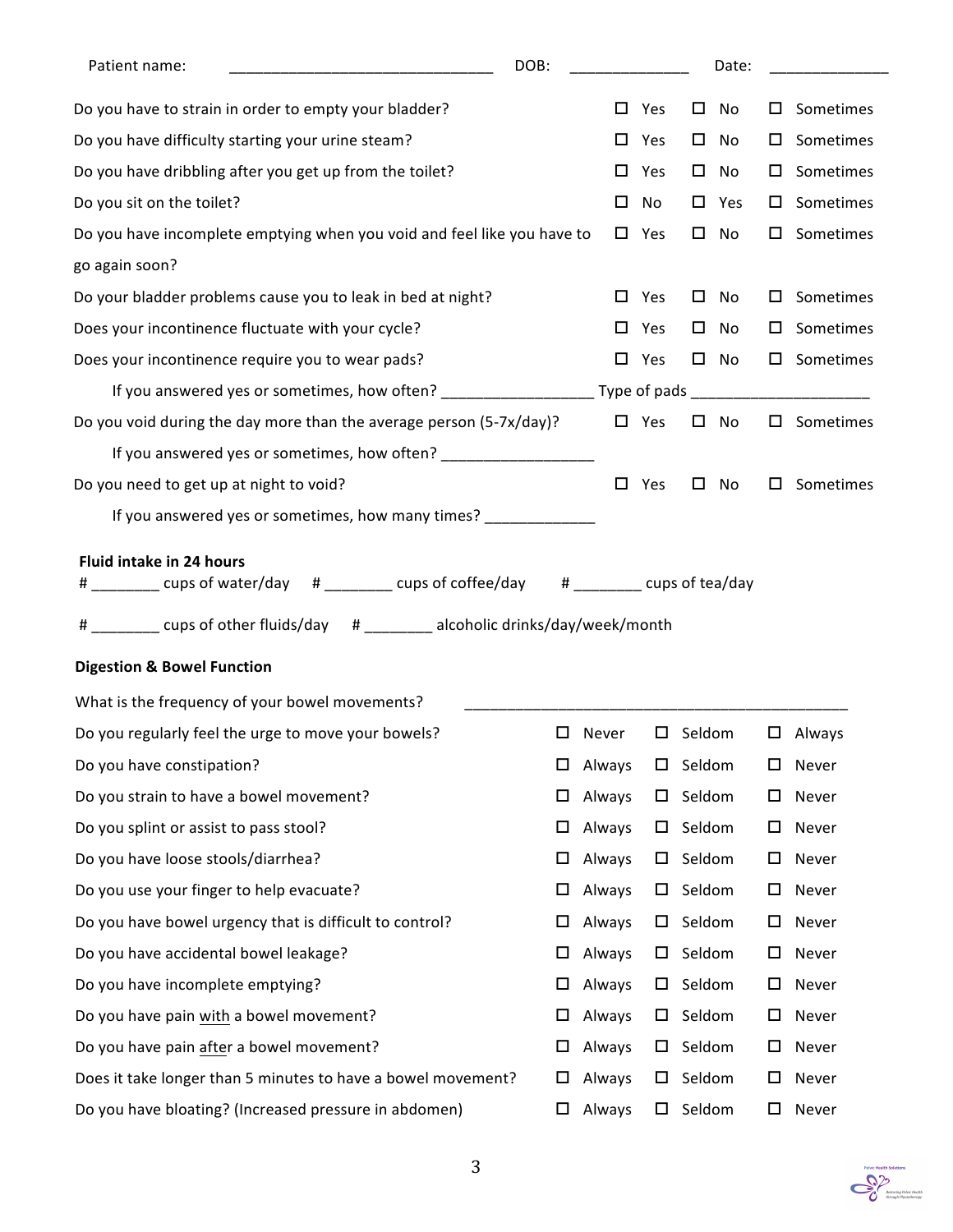| Patient name:                                                                                     |        |                     |              |              |                                         | DOB:   |               |                  |    | Date:                    |   |                                                                                                                        |
|---------------------------------------------------------------------------------------------------|--------|---------------------|--------------|--------------|-----------------------------------------|--------|---------------|------------------|----|--------------------------|---|------------------------------------------------------------------------------------------------------------------------|
| Do you experience a physical change in abdominal girth when<br>your bowels are full (distension)? |        |                     |              |              |                                         |        |               | $\Box$ Always    |    | $\square$ Seldom         |   | $\Box$ Never                                                                                                           |
| In your opinion, is your fibre intake                                                             |        |                     |              |              | $\Box$ Too low                          | $\Box$ |               | Adequate         |    | $\Box$ Too high          |   |                                                                                                                        |
| Do you regularly use                                                                              |        | $\square$ Laxatives |              |              | $\Box$ Stool softeners                  | $\Box$ |               | Natural products |    | $\square$ Enemas         |   |                                                                                                                        |
| Have you ever been diagnosed with/think you have:                                                 |        |                     |              |              |                                         |        |               |                  |    |                          |   |                                                                                                                        |
| Irritable bowel syndrome                                                                          |        |                     | When?        |              |                                         |        |               | Who?             |    |                          |   |                                                                                                                        |
| Ulcerative colitis                                                                                |        |                     | When?        |              |                                         |        |               | Who?             |    |                          |   |                                                                                                                        |
| Crohn's Disease                                                                                   |        |                     | When?        |              |                                         |        |               | Who?             |    |                          |   |                                                                                                                        |
| Celiac Disease                                                                                    |        |                     | When?        |              |                                         |        |               | Who?             |    |                          |   | <u> 1990 - Johann John Harry Harry Harry Harry Harry Harry Harry Harry Harry Harry Harry Harry Harry Harry Harry H</u> |
|                                                                                                   |        |                     |              |              |                                         |        |               |                  |    |                          |   |                                                                                                                        |
|                                                                                                   |        |                     |              |              |                                         |        |               |                  |    |                          |   |                                                                                                                        |
|                                                                                                   |        |                     |              |              |                                         |        |               |                  |    |                          |   |                                                                                                                        |
| <b>Medical History</b><br>Urinary tract infections                                                |        | $\Box$ Yes          | $\Box$       | No           | How often?                              |        |               |                  |    |                          |   |                                                                                                                        |
| Antibiotics recently?                                                                             | $\Box$ | Yes                 | $\Box$       | No           | Last UTI?                               |        |               |                  |    |                          |   |                                                                                                                        |
| Probiotics?<br>No<br>$\Box$                                                                       |        | $\Box$              | Yes          |              | Cranberry supplementation? $\square$ No |        |               |                  |    |                          | ப | Yes                                                                                                                    |
| <b>Smoking</b><br>$\Box$ Yes                                                                      |        | $\Box$              | No           |              | # packs/day                             |        |               |                  |    | Chronic cough $\Box$ Yes | Ц | No                                                                                                                     |
| Yeast infections<br>$\Box$ Yes                                                                    |        | $\square$ No        |              |              | How often?                              |        |               |                  |    |                          |   |                                                                                                                        |
| Last infection                                                                                    |        |                     |              |              | Treatment                               |        |               |                  |    |                          |   |                                                                                                                        |
| Do you get blood in your urine?                                                                   |        |                     |              | $\Box$ Yes   | □<br>No                                 |        |               |                  |    |                          |   |                                                                                                                        |
|                                                                                                   |        |                     |              |              |                                         |        |               |                  |    |                          |   |                                                                                                                        |
| Do you exercise?<br>No<br>$\Box$                                                                  |        | $\square$ Yes       |              | Type:        |                                         |        |               |                  |    | Frequency:               |   |                                                                                                                        |
| Low back problems                                                                                 |        | $\square$ Yes       |              | $\square$ No | Chronic?                                | 0      | Yes           | $\Box$           | No |                          |   |                                                                                                                        |
| Mid back problems                                                                                 |        | $\square$ Yes       |              | $\square$ No | Chronic?                                |        | $\square$ Yes | $\Box$           | No |                          |   |                                                                                                                        |
| Neck problems                                                                                     |        | $\square$ Yes       |              | $\square$ No | Chronic?                                | 0      | Yes           | $\Box$           | No |                          |   |                                                                                                                        |
| Have you ever been<br>treated for depression?                                                     |        | $\Box$ Yes          | $\Box$       | No           | What treatment?                         |        |               |                  |    |                          |   |                                                                                                                        |
| Is/was treatment effective?                                                                       |        |                     | $\square$ No |              | $\square$ Yes                           |        |               |                  |    |                          |   |                                                                                                                        |
| Have you ever been<br>treated for anxiety?                                                        | □      | Yes                 | $\Box$       | No           | What treatment?                         |        |               |                  |    |                          |   |                                                                                                                        |
| Is/was treatment effective?                                                                       |        |                     | $\square$ No | $\Box$       | Yes                                     |        |               |                  |    |                          |   |                                                                                                                        |
| Have you ever been diagnosed<br>with a mental health condition?                                   |        |                     | $\Box$       | No           | $\square$ Yes                           |        |               |                  |    |                          |   |                                                                                                                        |

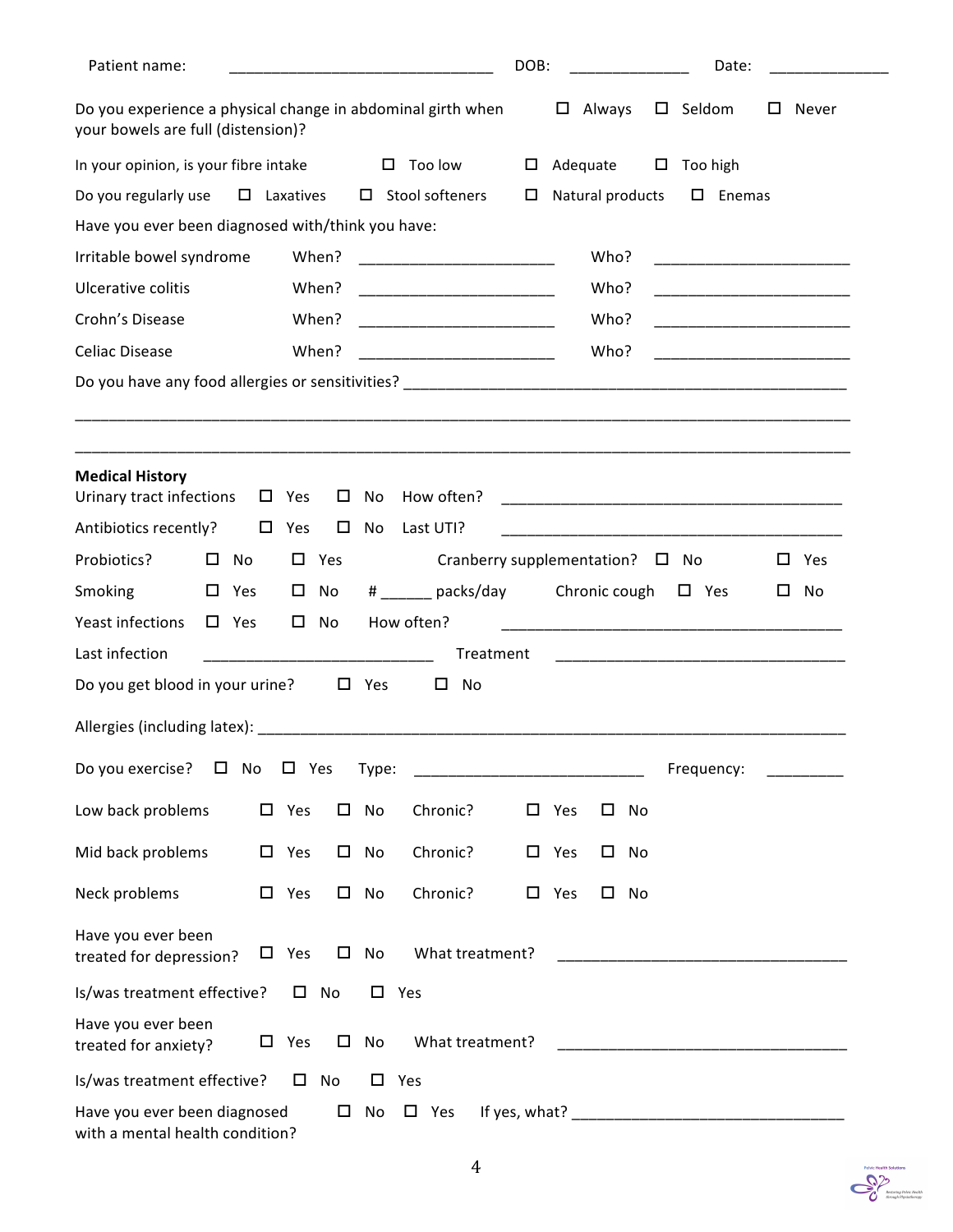*On a scale from 1-10, please circle and rate how much this problem bothers you* 

1 2 3 4 5 6 7 8 9 10

On a scale from 1-10, please circle and rate how motivated you are to correct this problem

1 2 3 4 5 6 7 8 9 10

## **20 Questions For Vitamin D Deficiency: Do You Experience The Following Symptoms?**

| Smooth muscle   | Shortness of breath                              | No | Yes |
|-----------------|--------------------------------------------------|----|-----|
|                 | Vascular headaches                               | No | Yes |
|                 | Wheezing after exercise                          | No | Yes |
|                 | Frequent urination                               | No | Yes |
|                 | Constipation                                     | No | Yes |
| Skeletal muscle | Leg cramps                                       | No | Yes |
|                 | Muscle tension                                   | No | Yes |
|                 | Fasciculations (eg. eye twitches)                | No | Yes |
|                 | Double vision                                    | No | Yes |
|                 | Myalgia                                          | No | Yes |
|                 | Restless legs                                    | No | Yes |
|                 | Back pain                                        | No | Yes |
|                 | Trigger point pain                               | No | Yes |
| Cardiovascular  | Palpitations                                     | No | Yes |
|                 | Arrhythmias                                      | No | Yes |
|                 | High blood pressure                              | No | Yes |
| <b>Brain</b>    | Depression                                       | No | Yes |
|                 | Decreased concentration                          | No | Yes |
|                 | Headaches                                        | No | Yes |
|                 | Increased anxiety                                | No | Yes |
| Other           | Dark chocolate craving (especially after period) | No | Yes |
|                 | Difficulty falling asleep                        | No | Yes |
|                 | Decreased symptoms after Epsom salt bath         | No | Yes |